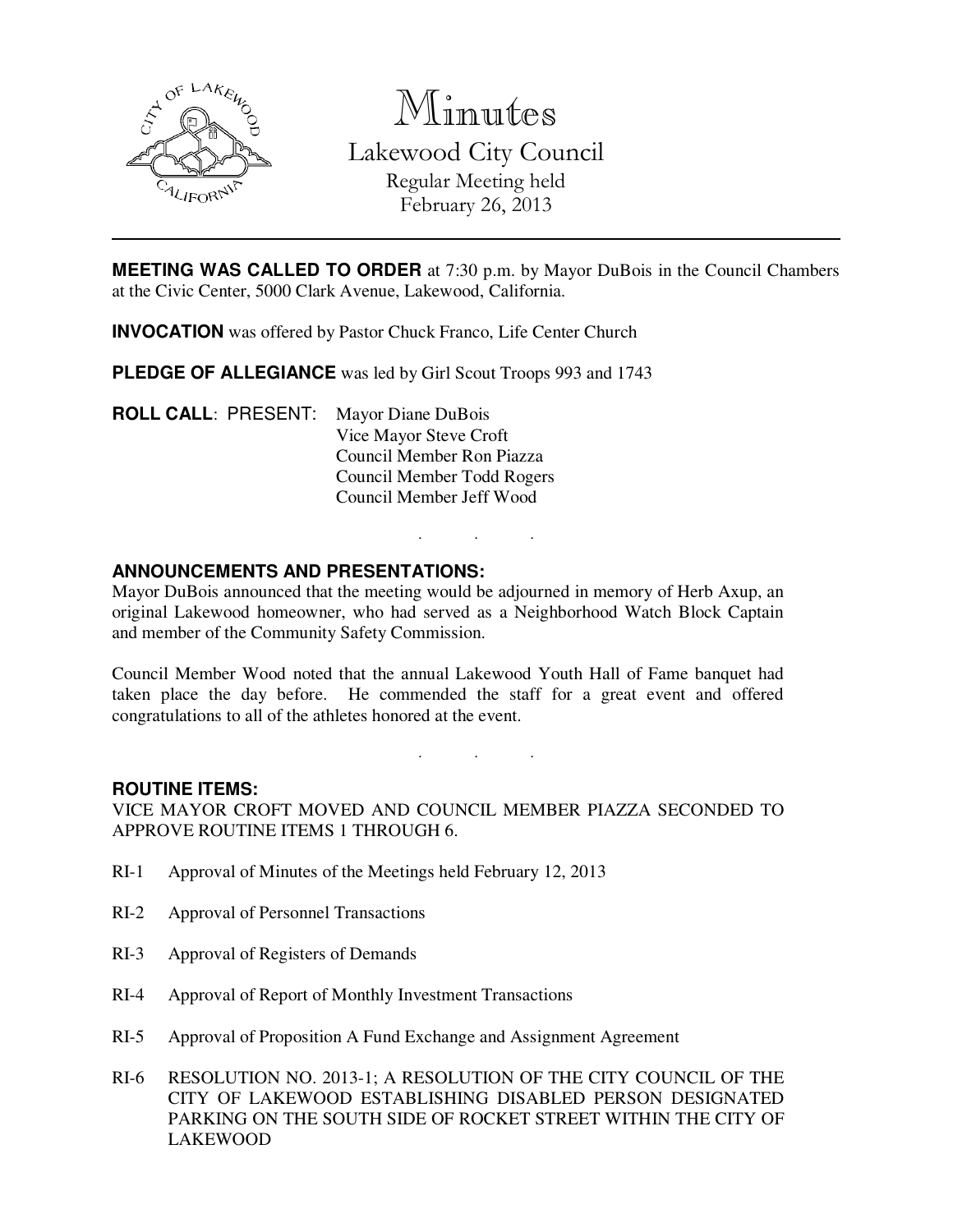City Council Minutes February 26, 2013 Page 2

#### **ROUTINE ITEMS:** Continued

UPON ROLL CALL VOTE, THE MOTION WAS APPROVED:

AYES: COUNCIL MEMBERS: Piazza, Croft, Wood, Rogers and DuBois NAYS: COUNCIL MEMBERS: None

### **3.1 • WATER WELL 22 RELINING PROJECT**

Water Resources Director Jim Glancy displayed slides and made a presentation based on the memo in the agenda. He reported that a contract hydrogeologist, Tetra Tech, had studied Water Well #22, located on Candlewood Street, and recommended the installation of a liner and gravel pack to reduce the amount of sand currently penetrating the well. Upon completion of liner installation, although the well capacity was partly diminished, the sand was eliminated. He noted that even though the project was successful, additional work would be required to address the treatment of water quality issues relating to odor and taste.

. . .

Council Member Rogers inquired if the reduced capacity would have any impact on water pressure for system customers. Mr. Glancy stated that since Well #22 pumped directly into the reservoir, filling it overnight, there were no system pressure issues.

Council Member Piazza stated that as a new Council Member, being introduced to how things work behind the scenes, he could appreciate everything that went into the management of a quality water system and commended the Water Department for also managing the system well fiscally and not sending a bill forward to the next generation.

. . .

# **3.2 • INTRODUCTION TO THE ECONOMIC FORECAST**

Community Development Director Sonia Southwell displayed slides and noted that the annual Economic Forecast luncheon would be held on February 27th. She advised that there would be a speaker discussing the Affordable Care Act, a speaker with economic predictions for 2013, and she would be speaking regarding projects and developments in the City for the year.

. . .

# **3.3 • PREVIEW OF 2013 LAKEWOOD COMMUNITY RUN**

The Director of Community Development displayed slides and showed a brief video about the Lakewood Community Run, scheduled for Saturday, March 9th. She stated that the event, which was organized by the Lakewood Sheriff's Station and the Soroptimist International Club of Lakewood/Long Beach, and sponsored by the City of Lakewood, County of Los Angeles and the Lakewood Center Mall, offered everyone from serious runners to young families a fun day.

. . .